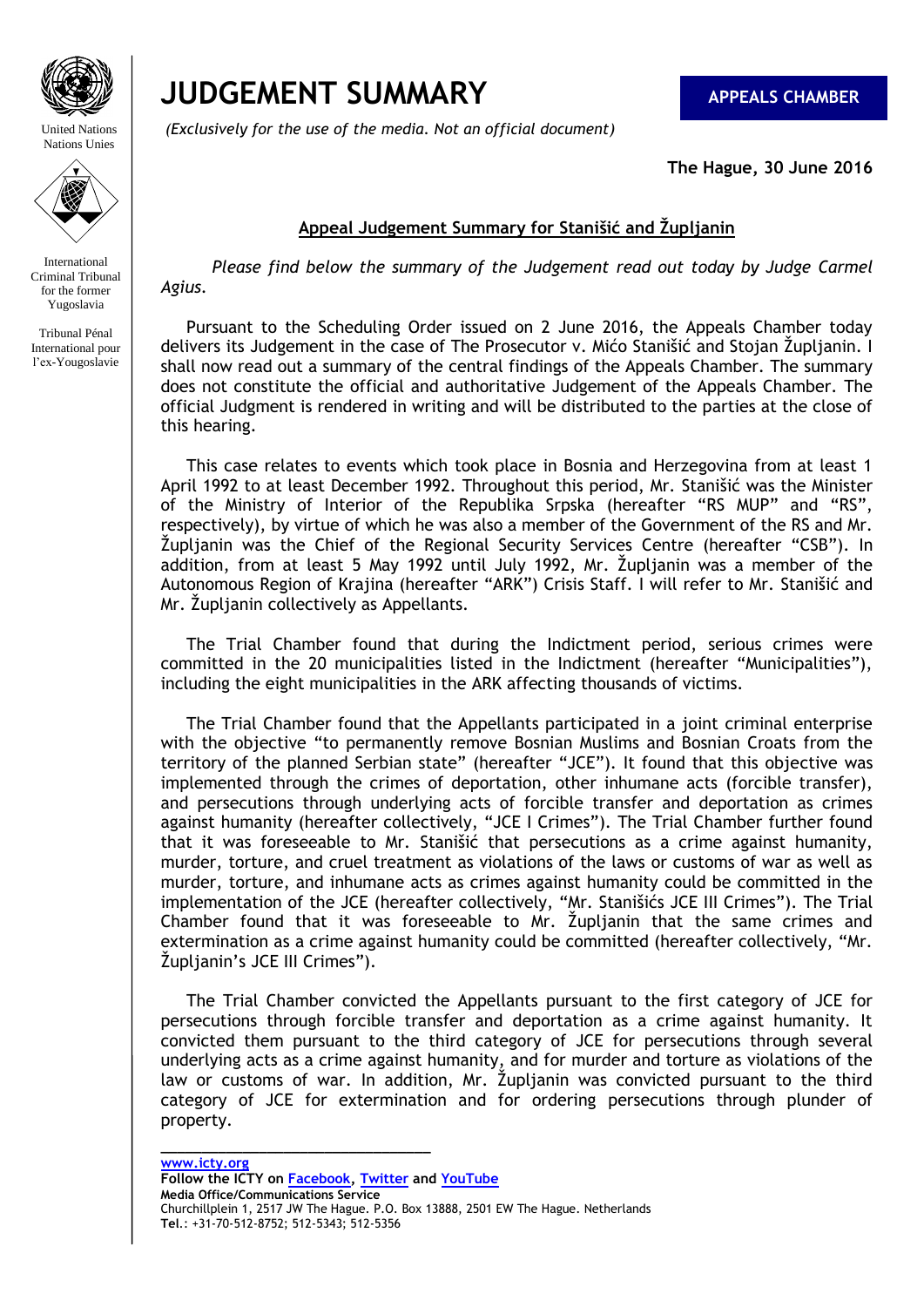The Trial Chamber also found the Appellants responsible for murder, torture, inhumane acts, deportation, and inhumane acts (forcible transfer) as crimes against humanity, and cruel treatment as a violation of the laws or customs of war but did not enter convictions for these crimes on the basis of the principles relating to cumulative convictions. The Appellants were both sentenced to 22 years of imprisonment.

Mr. Stanišić raises 16 grounds of appeal, Mr. Župljanin raises six grounds of appeal, and the Prosecution raises two grounds of appeal.

The Appeals Chamber heard oral submissions by the parties on 16 December 2015.

 I will now summarise the Appeals Chamber's findings on the Appellants' and the Prosecution's appeals, addressing first the submissions made by the Appellants in relation to fair trial.

#### **Fair Trial**

Mr. Stanišić, in his ground of appeal 1bis, and Mr. Župljanin, in his sixth ground of appeal, submit that their right to a fair trial by an independent and impartial court was violated as a result of the participation of Judge Frederik Harhoff in the trial proceedings, which they argue invalidates their convictions.

 The Appeals Chamber finds that, contrary to the Appellants' submissions, Judge Harhoff's disqualification in the Šešelj case does not automatically disqualify him from other cases and that the Appellants have failed to demonstrate that a reasonable observer, properly informed of all the relevant circumstances, would reasonably apprehend bias on the part of Judge Harhoff in this case. Accordingly, the Appellants have failed to rebut the presumption of impartiality and failed to firmly establish a reasonable appearance of bias on the part of Judge Harhoff.

Mr. Stanišić's ground of appeal 1bis and Mr. Župljanin's sixth ground of appeal are therefore dismissed.

 Before moving to the Appeals Chamber's findings on the remaining challenges by the Appellants, I note that the Appeals Chamber considers that in the section of the Trial Judgement dedicated to the conclusions on the Appellants' responsibility, the Trial Chamber did not provide cross-references to earlier findings or citations to the evidence on the record. The Appeals Chamber considers that this approach is regrettable as it has greatly convoluted the exercise of identifying underlying findings and analysis, for the parties, and the Appeals Chamber alike.

### **Common Purpose**

Mr. Stanišić, under his third ground of appeal in part, and Mr. Župljanin, under his first ground of appeal in part, submit that the Trial Chamber erred in law in defining the common criminal purpose of the JCE, in particular, by conflating the legitimate political goal for Serbs to live in one state with the criminal objective of the JCE.

 The Appeals Chamber finds that the Trial Chamber clearly determined that there existed a common purpose amounting to or involving the commission of crimes provided for in the Statute of the Tribunal. The Appellants have thus failed to demonstrate that the Trial Chamber erred in defining the common criminal purpose of the JCE. Mr. Stanišić's third ground of appeal in part and Mr. Župlianin's first ground of appeal in part are therefore dismissed.

#### **Membership**

Mr. Stanišić, in his second ground of appeal, and Mr. Župljanin, in his first ground of appeal in part, raise several challenges to the Trial Chamber's findings in relation to the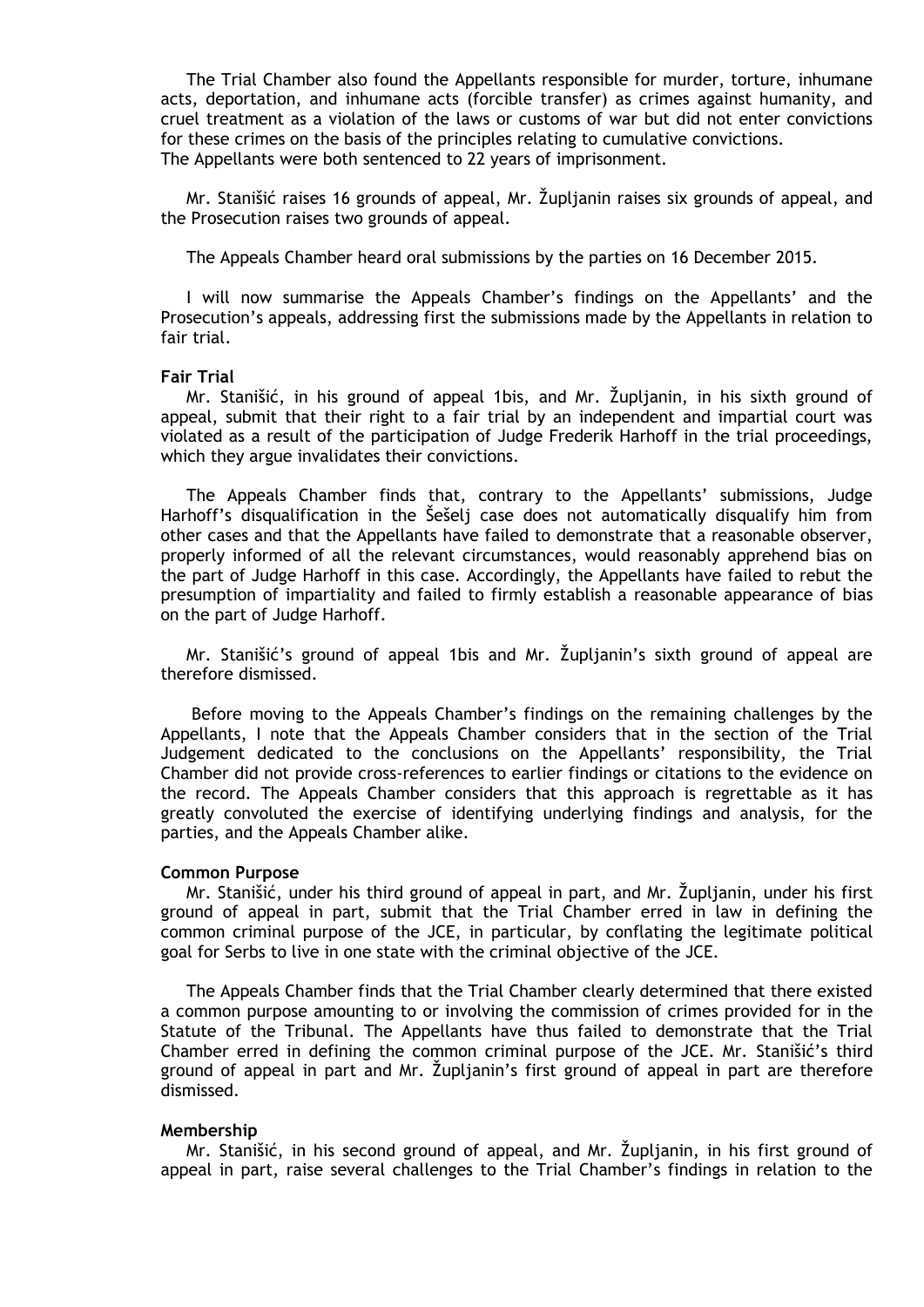membership of the JCE. In particular, Mr. Stanišić submits that the Trial Chamber erroneously equated being part of the Bosnian Serb leadership with membership in the JCE. The Appeals Chamber finds that there is no basis for this argument and that the Appellants have failed to show that the Trial Chamber erred in its findings in relation to the membership of the JCE. The Appeals Chamber thus dismisses Mr. Stanišić's second ground of appeal in its entirety and Mr. Zupljanin's first ground of appeal in part.

#### **Mr. Stanišić's Participation in the JCE**

 I now turn to Mr. Stanišić's grounds of appeal related to his participation in the JCE. Under his seventh ground of appeal, Mr. Stanišić submits that the Trial Chamber erred in law and in fact by not according full probative value to his voluntary interview with the Prosecution conducted between 16 and 21 July 2007 and by failing to "grasp the thrust of the information provided".

 The Appeals Chamber finds that Mr. Stanišić has failed to demonstrate that the Trial Chamber ventured outside the scope of its discretion in weighing and assessing the evidence in light of the entire trial record, and that, therefore, it erred in its assessment of the interview.

Mr. Stanišić's seventh ground of appeal is thus dismissed.

 Under his first and fifth grounds of appeal in part, Mr. Stanišić submits that the Trial Chamber erred in law by failing to set out and apply the correct legal standard for contribution to a JCE through failure to act, and that consequently, it erred by finding that he contributed to the JCE.

 The Appeals Chamber finds that the Trial Chamber applied the correct legal standard and dismisses Mr. Stanišić's first and fifth grounds of appeal in part.

 Under his first, fifth, and sixth grounds of appeal in part, Mr. Stanišić submits that the Trial Chamber erred by failing to provide a reasoned opinion, when it failed to pronounce on whether the military or civilian authorities were responsible for the investigation and prosecution of crimes against non-Serbs committed by policemen re-subordinated to the military.

 The Appeals Chamber finds that Mr. Stanišić has not demonstrated that the pronouncement on whether military or civilian authorities were responsible for the investigation and prosecution of crimes committed by re subordinated policemen is a factual finding that was essential to the determination of his guilt, the lack of which would result in a failure to provide a reasoned opinion.

 The Appeals therefore Chamber dismisses Mr. Stanišić's first, fifth, and sixth grounds of appeal in part.

 Under his first and sixth grounds of appeal in part, Mr. Stanišić argues that the Trial Chamber made no findings as to whether and how he contributed to the JCE, and whether his purported contribution was significant, thereby failing to provide a reasoned opinion. In his fifth and sixth grounds of appeal in part, Mr. Stanišić further alleges numerous factual errors in the Trial Chamber's assessment of his contribution to the JCE.

 With respect to the latter, the Appeals Chamber first finds that the Trial Chamber erred by considering the appointments of Stevan Todorović (Chief of Bosanski Šamac Public Security Station) and Krsto Savić (Chief of the Trebinje CSB) as Mr. Stanišić's direct appointments of JCE members to the RS MUP. Second, the Appeals Chamber finds that the Trial Chamber erred by concluding that Mr. Stanišić failed to take decisive action with respect to Luka detention camp. The Appeals Chamber dismisses the remainder of his arguments alleging factual errors in the Trial Chamber's assessment of his contribution to the JCE.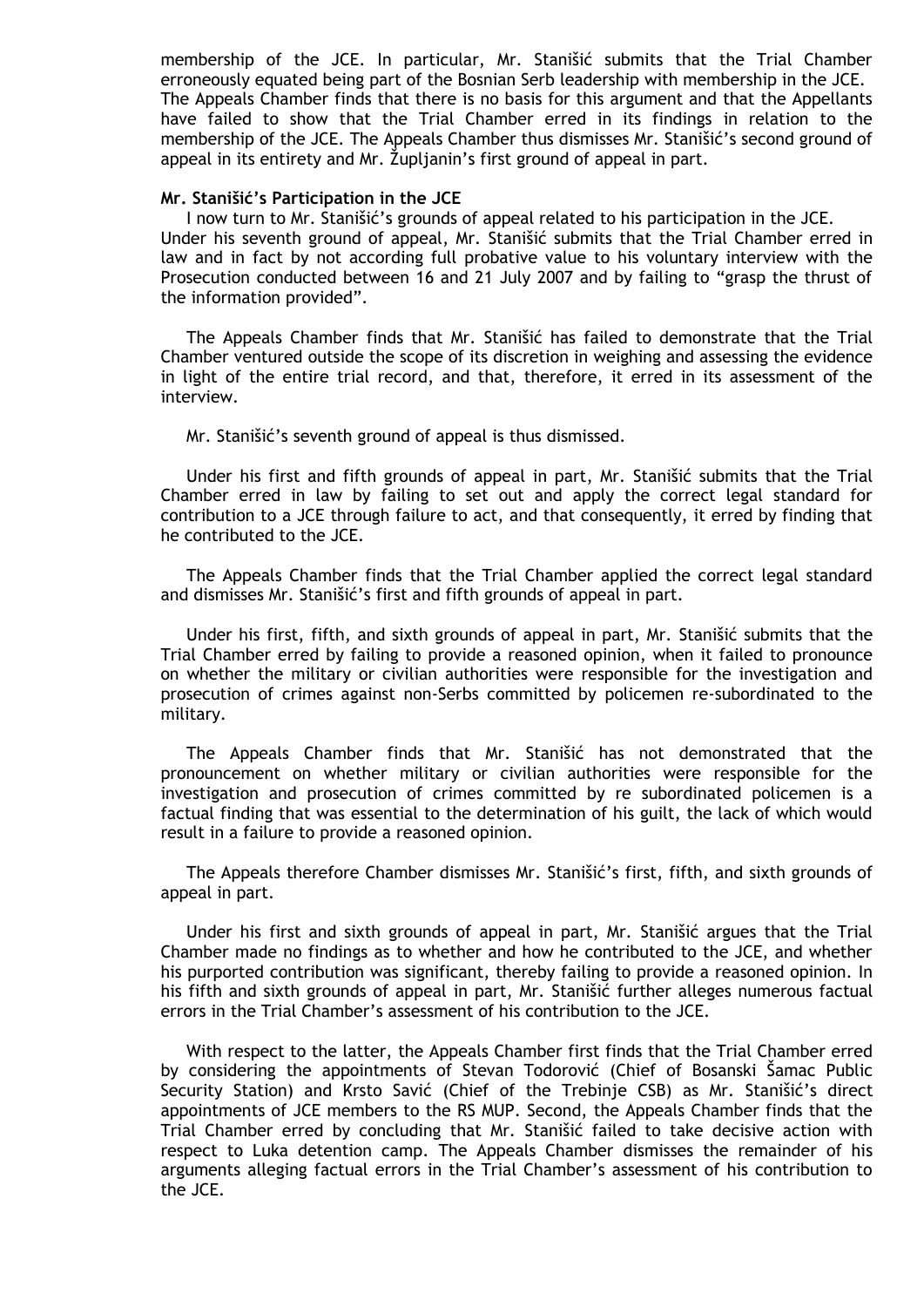With regard to the alleged failure to provide a reasoned opinion, the Appeals Chamber agrees with Mr. Stanišić. It finds that the Trial Chamber's failure to enter express findings as to whether and how Mr. Stanišić's acts and conduct furthered the JCE and whether his contribution was significant, constitutes a failure to provide a reasoned opinion. Therefore the Trial Chamber committed an error of law. This error allows the Appeals Chamber to assess the Trial Chamber's findings and relevant evidence concerning Mr. Stanišić's acts and conduct to determine whether a reasonable trier of fact could have concluded beyond reasonable doubt that he significantly contributed to the JCE.

 For reasons set out in the Judgement, the Appeals Chamber concludes that the Trial Chamber's findings  $-$  with the exception of overturned findings referenced above  $-$  as well as the evidence relied upon support a finding that a reasonable trier of fact could have concluded beyond reasonable doubt that Mr. Stanišić significantly contributed to the JCE. On the basis of the foregoing, the Appeals Chamber dismisses Mr. Stanišić's first, fifth, and sixth grounds of appeal in part.

 Under his first and third grounds of appeal in part and fourth ground of appeal, Mr. Stanišić submits that the Trial Chamber erred in finding that he possessed the requisite intent for liability under the first category of JCE, and raises several legal and factual challenges in this regard, including a challenge as to whether the Trial Chamber provided a reasoned opinion.

 With respect to the alleged error by failing to provide a reasoned opinion, the Appeals Chamber notes again the Trial Chamber's approach not to provide cross-references to earlier findings or citations to the evidence on the record. Moreover, it notes that with respect to a number of factors on which it relied to conclude that Mr. Stanišić possessed the requisite intent, the Trial Chamber adopted vague, generic, and non-descript terms to refer to factual findings in other sections of the Trial Judgement. This approach is problematic as it has complicated the Appeals Chamber's review of the Trial Chamber's reasoning. Nonetheless, the Appeals Chamber considers that through a careful and thorough examination of the Trial Judgement, the Trial Chamber's reasoning is discernable. Therefore, the Appeals Chamber concludes that ultimately the Trial Chamber did not fail to provide a reasoned opinion for concluding that he possessed the requisite intent and dismisses Mr. Stanišić's arguments in this regard.

 The Appeals Chamber finds that the Trial Chamber committed two distinct factual errors in assessing Mr. Stanišić's knowledge of crimes. Namely, first, the Trial Chamber erred by finding, on the basis of the communications logbook of the RS MUP Headquarters and the Sarajevo CSB from 22 April 1992 to 2 January 1993, that Mr. Stanišić was "regularly informed throughout 1992 about crimes". Second, the Trial Chamber erred in finding that on 18 April 1992, he was informed that a certain "Zoka" had arrested Muslims in Sokolac. In addition, the Appeals Chamber finds that the Trial Chamber erred in fact in finding that Mr. Stanišić was a member of the Bosnian Serb Assembly when assessing his intent. Mr. Stanišić's remaining arguments with respect to his intent are dismissed.

 On the basis of the remaining upheld findings of the Trial Chamber, the Appeals Chamber finds that the aforementioned errors do not impact the Trial Chamber's conclusion on Mr. Stanišić's intent. The Appeals Chamber therefore finds that Mr. Stanišić has failed to demonstrate that the Trial Chamber erred in finding that he possessed the requisite intent for the first category of JCE liability throughout the Indictment period, namely from at least 1 April 1992 until 31 December 1992.

 For these reasons, the Appeals Chamber dismisses Mr. Stanišić's first and third grounds of appeal in part, and his fourth ground of appeal in its entirety.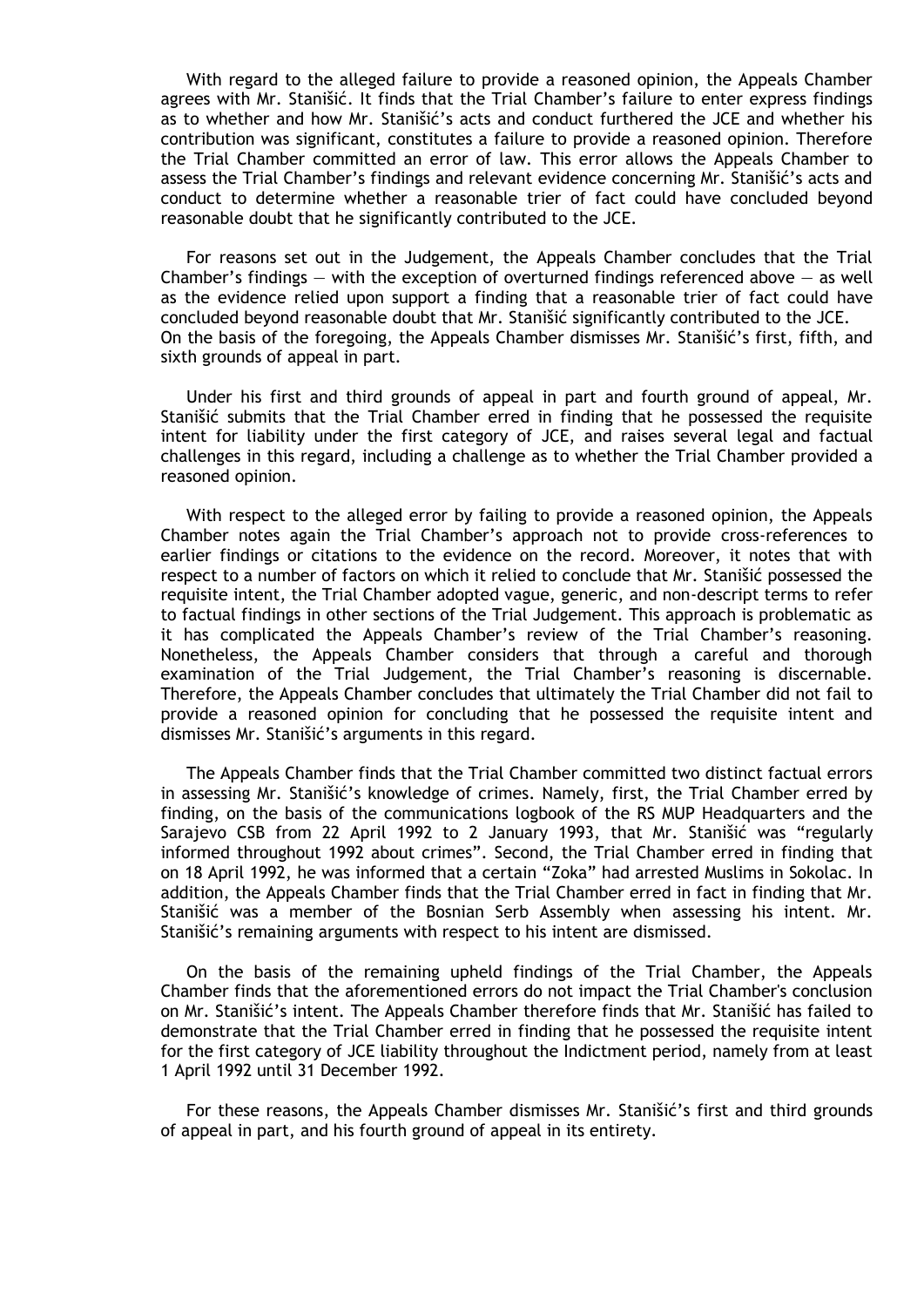I now move to Mr. Stanišić's challenges concerning his conviction pursuant to the third category of JCE, in particular his first ground of appeal in part and his eight to eleventh grounds of appeal.

 In his eight ground of appeal, Mr. Stanišić submits that the Trial Chamber erred in law by entering convictions for the specific intent crime of persecutions as a crime against humanity pursuant to the third category of JCE.

 The Appeals Chamber finds that Mr. Stanišić has failed to show that cogent reasons exist to depart from its well established case law allowing for such convictions. It dismisses Mr. Stanišić's eight ground of appeal.

 In his first ground of appeal in part and his ninth ground of appeal, Mr. Stanišić argues that the Trial Chamber failed to make the required findings on the subjective element of the third category of JCE in relation to the following crimes: (i) murder as a crime against humanity and as a violation of the laws or customs of war; (ii) torture as a crime against humanity and as a violation of the laws or customs of war; (iii) cruel treatment as a violation of the laws or customs of war; and (iv) inhumane acts as a crime against humanity. The Appeals Chamber is of the view that the Trial Chamber made the required findings. Therefore, Mr. Stanišić's first ground of appeal in part and ninth ground of appeal in its entirety are dismissed.

 In his first ground of appeal in part and his tenth and eleventh grounds of appeal, Mr. Stanišić further alleges several errors with respect to: (i) whether Mr. Stanišić's JCE III Crimes were natural and foreseeable consequences of the JCE; (ii) whether Mr. Stani{i}'s JCE III Crimes were foreseeable to Mr. Stanišić, including whether the Trial Chamber provided a reasoned opinion for its conclusion in this regard; and (iii) whether he willingly took the risk that they might be committed.

 The Appeals Chamber finds that Mr. Stanišić has failed to show an error in the Trial Chamber's findings. As such, the Appeals Chamber dismisses his first ground of appeal in part and his tenth and eleventh grounds of appeal in their entirety.

#### **Mr. Župljanin's Participation in the JCE**

I now turn to Mr. Župljanin's grounds of appeal related to his participation in the JCE. I will first address Mr. Župljanin's first ground of appeal in part challenging the Trial Chamber's findings in relation to his responsibility pursuant to the first category of JCE.

Mr. Župljanin alleges legal and factual errors in relation to the Trial Chamber's reliance on his failures to act, in particular, his failures to launch criminal investigations, to discipline his subordinates, and to protect the non-Serb population, in concluding that he significantly contributed to the JCE and that he possessed the intent to further the JCE.

The Appeals Chamber rejects Mr. Župljanin's argument that the Trial Chamber erred in law by failing to apply the correct legal standard when it considered instances of his failures to act to determine whether he contributed to the JCE and had the requisite intent. In addition, the Appeals Chamber finds that Mr. Zupljanin has not demonstrated that the Trial Chamber erred by failing to make findings that he had sufficient control or authority over the police as a result of declining to pronounce on issues of re subordination of the police to the military. The Appeals Chamber also dismisses Mr. Župljanin's remaining arguments in relation to the Trial Chamber's findings on the aforementioned failures to act on his part. Consequently, the Appeals Chamber finds that Mr. Župlianin has failed to demonstrate that the Trial Chamber erred in relying on these failures to act to infer his contribution to the JCE and his intent.

Furthermore, Mr. Župljanin raises challenges in relation to the Trial Chamber's findings on his knowledge of and role in the unlawful arrests and detentions of non-Serbs in the ARK Municipalities. The Appeals Chamber finds that Mr. Župljanin has failed to demonstrate that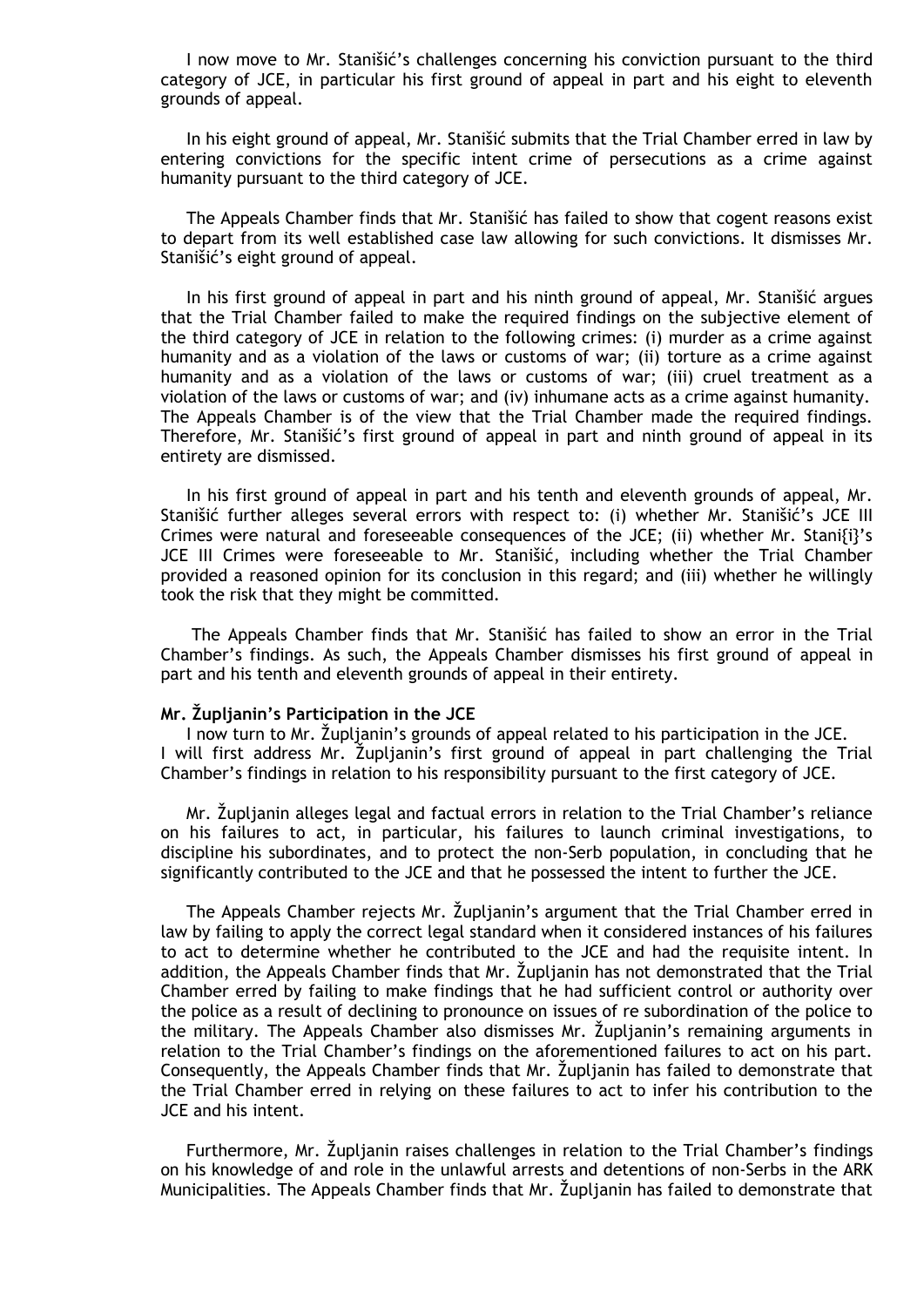the Trial Chamber erred in concluding that the arrests and detentions of non-Serbs in the ARK Municipalities were unlawful and that the Trial Chamber erred in relying on his knowledge of and role in the unlawful arrests and detentions to establish his contribution to the JCE and his intent.

Mr. Zupljanin also argues that the Trial Chamber erred in relying on several of his other positive acts to conclude that he significantly contributed to the JCE and/or that he had possessed the requisite intent.

The Appeals Chamber finds that the Trial Chamber erred in finding that Mr. Župljanin was present at the Serbian Democratic Party Main Board meeting at the Holiday Inn in Sarajevo on 14 February 1992 (hereafter, "Holiday Inn Meeting") and in relying on this factor when assessing his intent to further the JCE. Mr. Župljanin's remaining arguments concerning his other positive acts are dismissed.

I now turn to Mr. Župljanin challenges to the Trial Chamber's overall approach in finding that he significantly contributed to the JCE. The Appeals Chamber dismisses Mr. Župljanin's arguments in this respect. Moreover, recalling that he has not shown any error in relation to the Trial Chamber's reliance on the factors relevant to his significant contribution, the Appeals Chamber finds that he has not shown that no reasonable trier of fact could have found that he significantly contributed to the JCE.

Mr. Župljanin further raises challenges to the Trial Chamber's overall approach in finding that he shared the requisite intent under the first category of JCE. The Appeals Chamber dismisses Mr. Župljanin's arguments in this respect, and in particular, finds that he has failed to demonstrate that the Trial Chamber applied an incorrect standard for the subjective element of the first category of JCE. Moreover, while the Appeals Chamber has found that the Trial Chamber erred in relying on Mr. Župljanin's purported attendance at the Holiday Inn Meeting, he has failed to show that the Trial Chamber's conclusion that he possessed the requisite intent during the Indictment period would not stand on the basis of the remaining factors. Consequently, the Appeals Chamber finds that Mr. Župljanin has failed to demonstrate that no reasonable trier of fact could have found that he possessed the requisite intent pursuant to the first category of JCE.

In light of the foregoing, the Appeals Chamber dismisses Mr. Župljanin's first ground of appeal in in part.

In his second ground of appeal, Mr. Župljanin alleges various errors of law and fact concerning his convictions pursuant to the third category of JCE in general, including that the Trial Chamber erred in failing to make specific findings that he possessed the intent to participate in and further the common purpose of the JCE, and by finding him liable pursuant to the third category of JCE for crimes of "greater gravity" than the JCE I Crimes. He further raises arguments with respect as to whether Mr. Župljanin's JCE III Crimes were natural and foreseeable consequences of the JCE and the Trial Chamber's findings that Mr. Ţupljanin's JCE III Crimes were foreseeable to him and he willingly took the risk that they might be committed. For reasons set out in its Judgement, the Appeals Chamber is not persuaded by Mr. Zupljanin's arguments and dismisses his second ground of appeal in its entirety.

In his third ground of appeal, Mr. Župljanin challenges his conviction pursuant to the third category of JCE for extermination as a crime against humanity.

The Appeals Chamber is not convinced by Mr. Župljanin's submission that the Trial Chamber erred in finding that the *actus reus* of extermination was met in relation to certain incidents.

 The Appeals Chamber further finds *proprio motu* that the Trial Chamber erred in law by failing to make a clear finding on whether the principal perpetrators of the incident in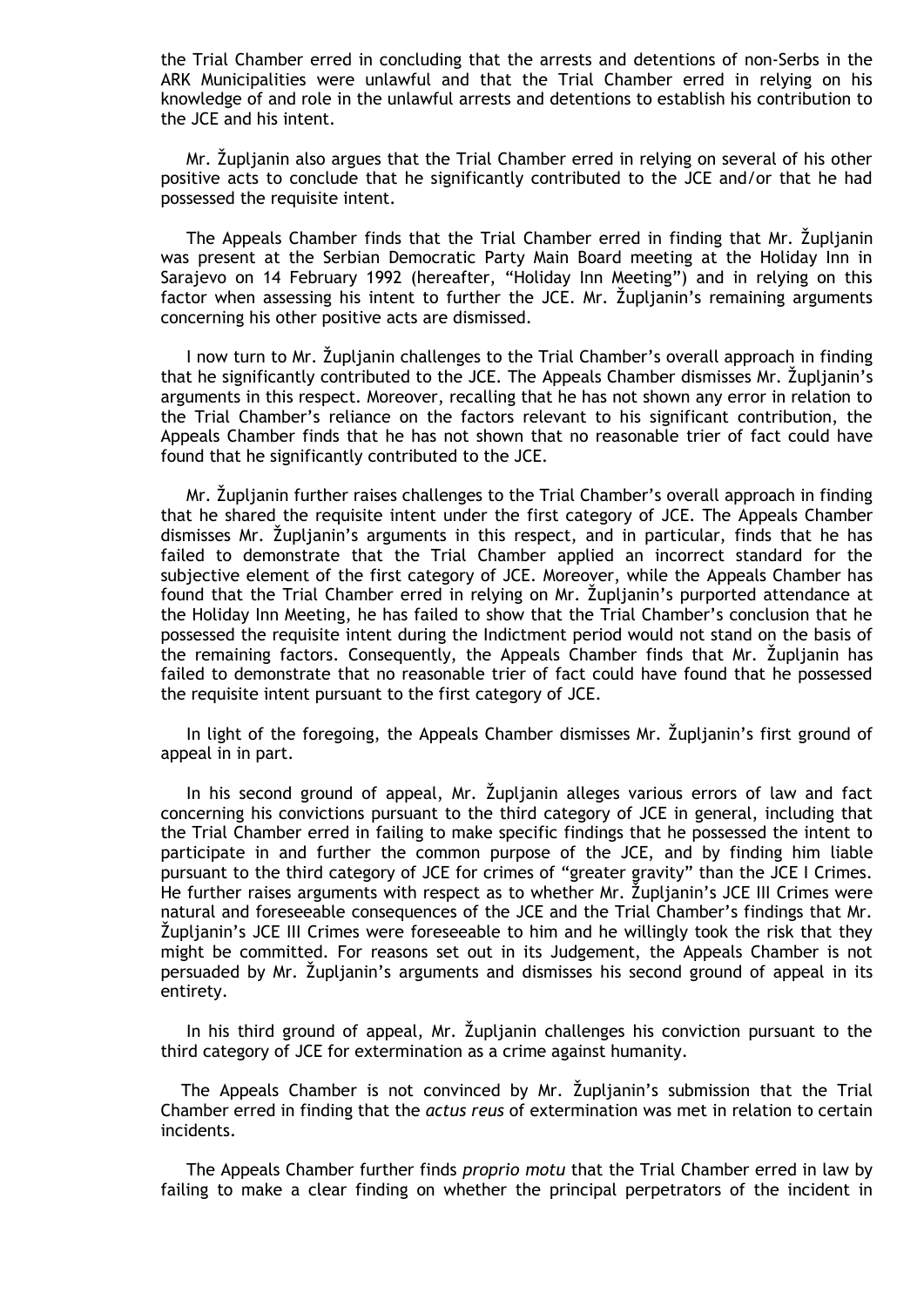which 20 detainees died during their transportation from Betonirka detention camp in Sanski Most to Manjača detention camp in Banja Luka municipality (hereafter "Sanski Most Incident") possessed the required *mens rea* of extermination. This constitutes a failure to provide a reasoned opinion. However, following an assessment of the relevant evidence and factual findings, the Appeals Chamber concludes that a reasonable trier of fact could have found beyond reasonable doubt that the perpetrators acted with the required *mens rea*. Therefore, the Trial Chamber's error does not invalidate the Trial Judgement.

Mr. Župljanin also argues that the Trial Chamber erred in finding that extermination was foreseeable to him. The Appeals Chamber agrees that the Trial Chamber erred in relying on certain evidence to find that Mr. Župljanin knew of the Sanski Most Incident. However, it finds that despite this error, a reasonable trier of fact could have found that Mr. Zupljanin was informed of the incident shortly after it occurred and relied on this knowledge to find that extermination was foreseeable to Mr. Župljanin and that he willingly took, and continued to take, the risk that extermination could be committed. The Appeals Chamber rejects all remaining arguments advanced by Mr. Župljanin in this ground of appeal and therefore dismisses his third ground of appeal in its entirety.

#### **Mr. Župljanin's Conviction for Ordering Persecutions through Plunder of Property**

Under his fifth ground of appeal, Mr. Župljanin challenges the Trial Chamber's finding that he ordered persecutions through plunder of property through his Order of 31 July 1992. For reasons set out in its written Judgement, the Appeals Chamber finds that Mr. Župljanin has failed to demonstrate an error on the part of the Trial Chamber and dismisses his fifth ground of appeal in its entirety.

#### **Cumulative Convictions**

 In its second ground of appeal, the Prosecution submits that the Trial Chamber erred in law by failing to enter convictions for the crimes of murder, torture, deportation, and other inhumane acts (forcible transfer) as crimes against humanity in addition to the convictions it entered for the crime of persecutions as a crime against humanity through the same underlying acts.

 Recalling the well-established jurisprudence that convictions for the crime of persecutions and other crimes against humanity based on the same conduct are permissibly cumulative, the Appeals Chamber finds that the Trial Chamber committed an error of law when it failed to enter convictions for the crimes of murder, torture, deportation, and other inhumane acts (forcible transfer) as crimes against humanity. Accordingly, the Appeals Chamber grants the Prosecution's second ground of appeal. However, for reasons set out in its Judgement, the Appeals Chamber declines to enter new convictions on appeal.

#### **Sentencing**

I now turn to sentencing.

 The Appellants and the Prosecution have each appealed the sentences of 22 years of imprisonment imposed by the Trial Chamber.

Mr. Stanišić, in his twelfth through fifteenth grounds of appeal, and Mr. Župljanin, in his fourth ground of appeal, allege a number of errors of law and fact in relation to their sentence, including with respect to the Trial Chamber's consideration of the gravity of their conduct, aggravating factors, and mitigating factors. They also allege that the Trial Chamber erred by double counting certain factors.

 The Prosecution submits, in its first ground of appeal, that the Trial Chamber erred by imposing manifestly inadequate sentences on the Appellants

 The Appeals Chamber finds that it has not been shown that the Trial Chamber committed a discernible error and therefore dismisses the grounds of appeal raised by the Appellants and the Prosecution relating to sentencing, in their entirety.